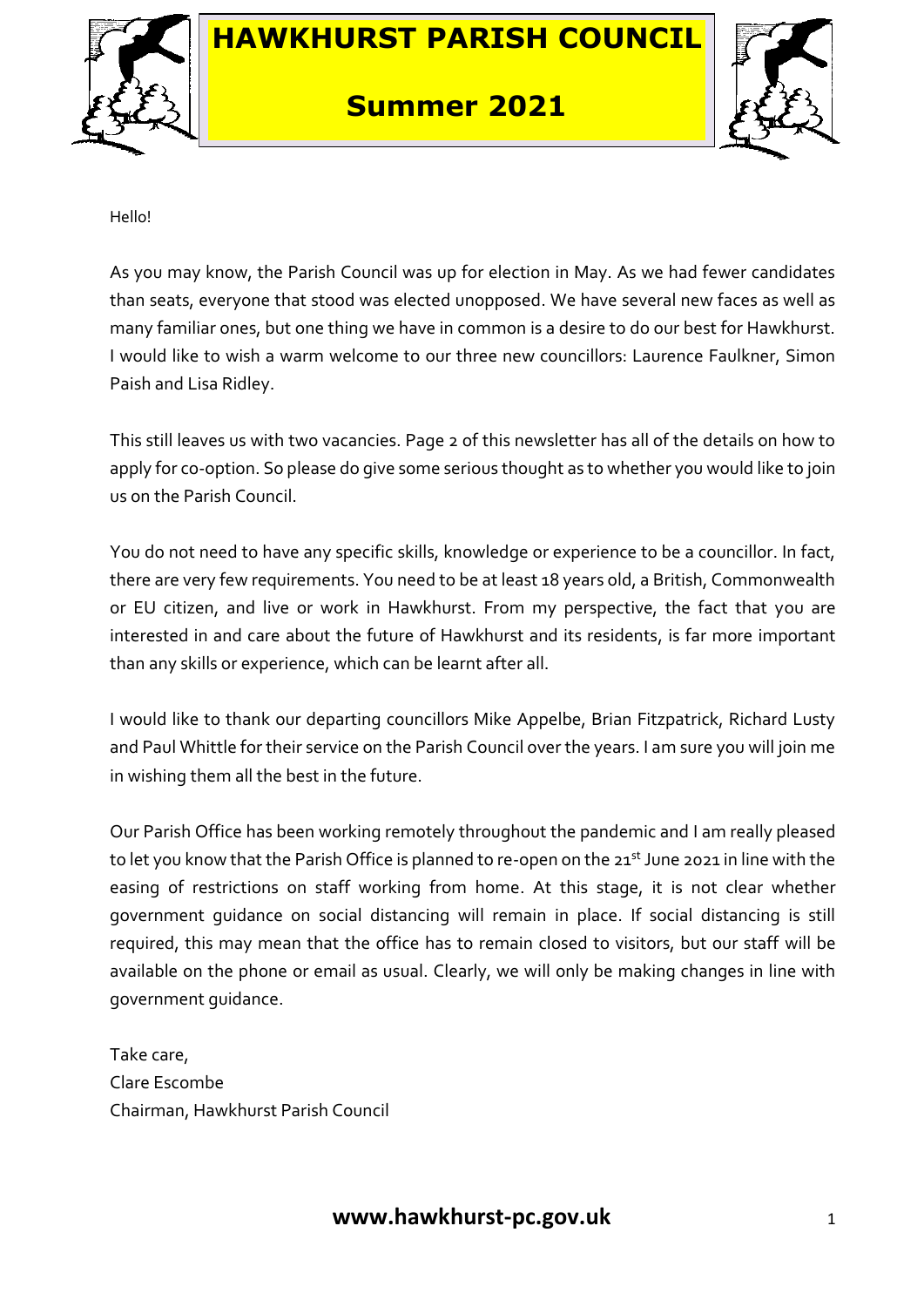## **We need you!**

## **Vacancy for two Councillors**

No experience is necessary for this voluntary role but you should have an interest in improving the Parish and have a good knowledge of the area.

You would be closely involved in village life, would have to attend up to two evening meetings each month and you will be supported with training and IT.

You **must be** aged 18 years or over on the day of nomination and you must not be disqualified by any statute - you need to be:

- an elector of the parish
- or during the whole of the last 12 months have either occupied as owner or tenant, land or other premises in the parish.
	- or your principle or only place of work is in the parish
	- or you live within 4.8 kilometres (3 miles) of the parish boundary.

If interested write / email, in no more than 150 words, why you should be considered for the role of Parish Councillor.

For more information contact the Parish Office 07907 022914 or email [parish.clerk@hawkhurst-pc.gov.uk](mailto:parish.clerk@hawkhurst-pc.gov.uk) or write to the Clerk to the Parish Council, Hawkhurst Parish Council, The Office at The Moor, Hawkhurst, TN18 4NT

> **Closing date for applications is Monday 5th July 2021**

**Selection interviews will be held at the Parish Council meeting on 19th July 2021**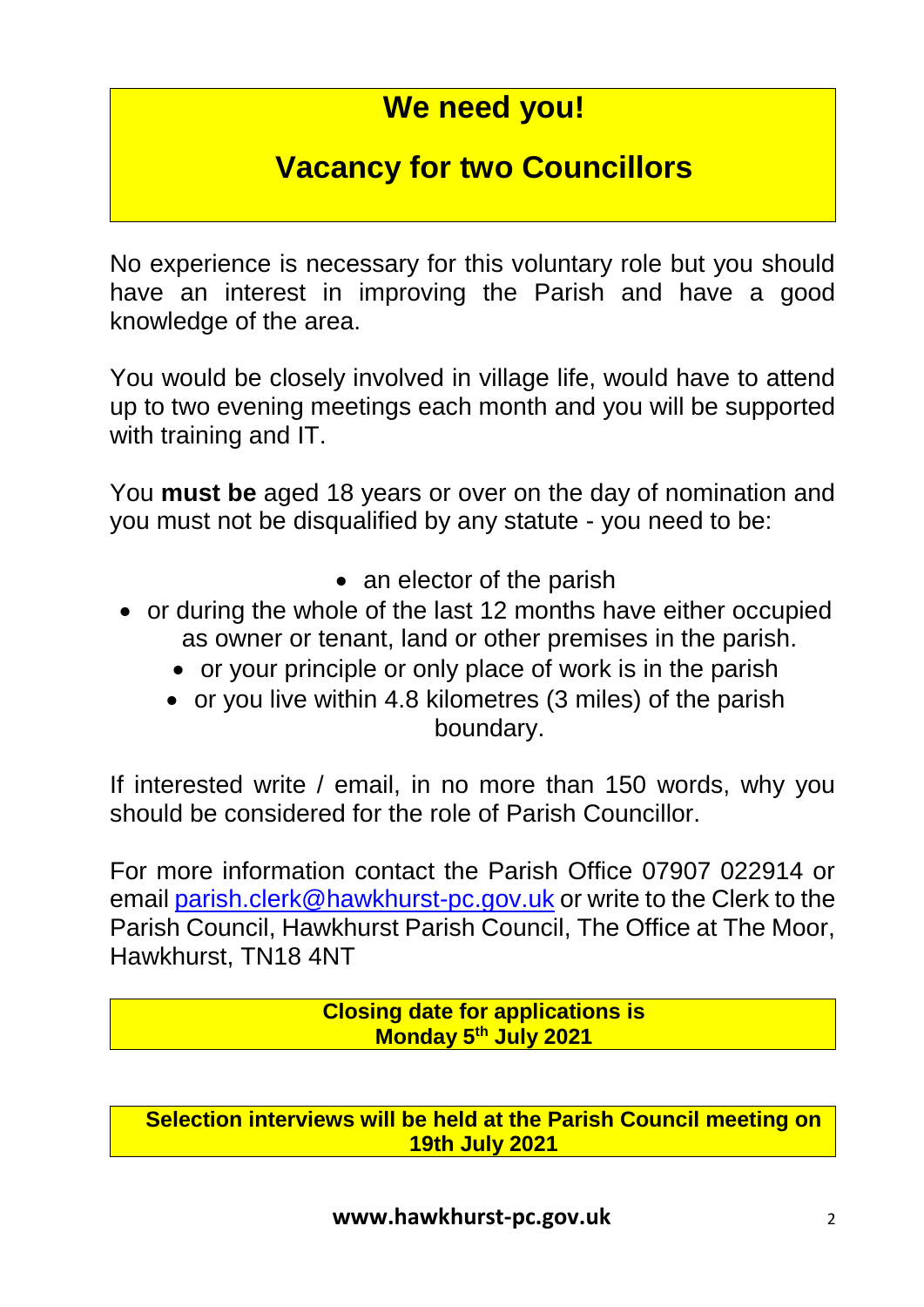# **A Summer of Activities**

Hawkhurst is overflowing with summer activities in 2021, from the Village fete, to the independent Cinema re-opening, to scenic walks and finishing off with the world famous Hawkhurst Bonfire something for everyone.

- Village Fete  $26<sup>th</sup>$  June 2021 on the Moor
- Inaugural Hawkhurst 5k / 10k run (start and finish at the Moor) – 27 June 2021 - Further details from [www.hawkhurstcommunitycentre.co.uk/events](http://www.hawkhurstcommunitycentre.co.uk/events)
- Custom Car show  $-24^{\text{th}}$  /  $25^{\text{th}}$  July 2021 Further details from [communityhawkhurst@outlook.com](mailto:communityhawkhurst@outlook.com)
- Play day for young children 4<sup>th</sup> August 2021 [www.hawkhurstcommunitycentre.co.uk/events](http://www.hawkhurstcommunitycentre.co.uk/events)
- Makers@The Moor 11<sup>th</sup> September 2021 Celebrating local talent, a wide variety of makers and crafters selling quality local goods - Further details from [www.hawkhurstcommunitycentre.co.uk/events](http://www.hawkhurstcommunitycentre.co.uk/events)
- Hawkhurst Bonfire  $27<sup>th</sup>$  November 2021 (Moor and KGV) Contact Hawkhurst Gang Bonfire Society visit [Https://hgbs.org.uk](https://hgbs.org.uk/)

Make sure that you follow the COVID 19 guidelines and stay safe.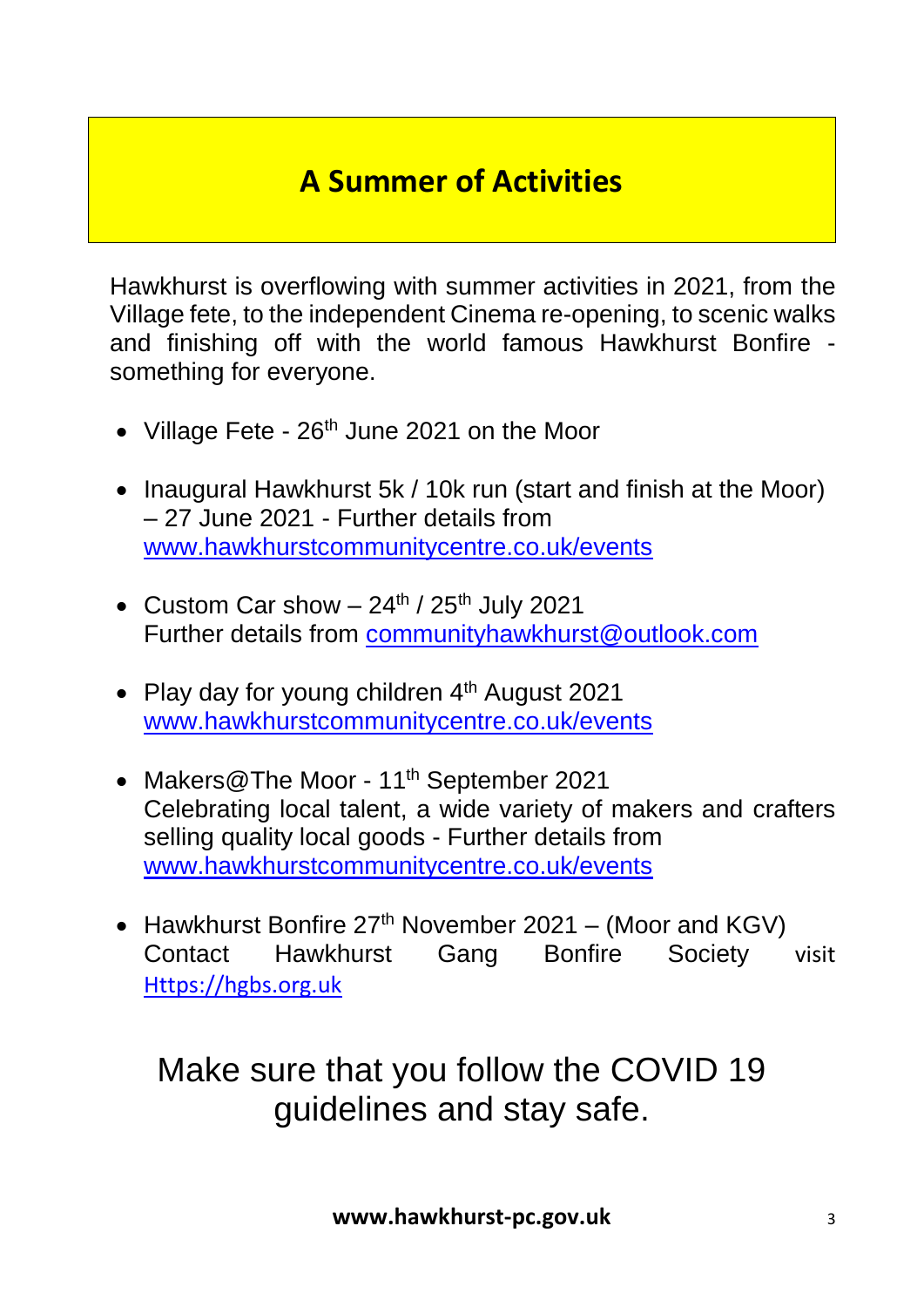### **Update on Copt Hall**

The Copt Hall is currently closed while we await the results of a building survey to clarify the way forward. We will update you as soon as we can.

#### **Support your local shops in 2021**



Local residents and visitors are encouraged to support their local shops, cafes, pubs, salons, and cinema in Hawkhurst when the coronavirus restrictions ease**.**

Lisa Edwards, who runs interiors and gift store "Ooh How Lovely", explained that "Business for my shop in Hawkhurst has been

a total experience of learning to adapt. It's vital to have local support but also to be available and offer adapted services when situations change."

#### **Update on Community and Sports Centre**

Many of you attended the consultation events or commented on the initial designs and must be wondering what has happened to the long-awaited new facilities!



COVID-19 has delayed progress but we are finally moving forward and our aim is to submit a planning application in summer.

In the next year, we will focus on areas of the wider project; such as the upgrade the junior sports pitches, playground, fund raising and the overall business plan.

We will be in contact about these in the future.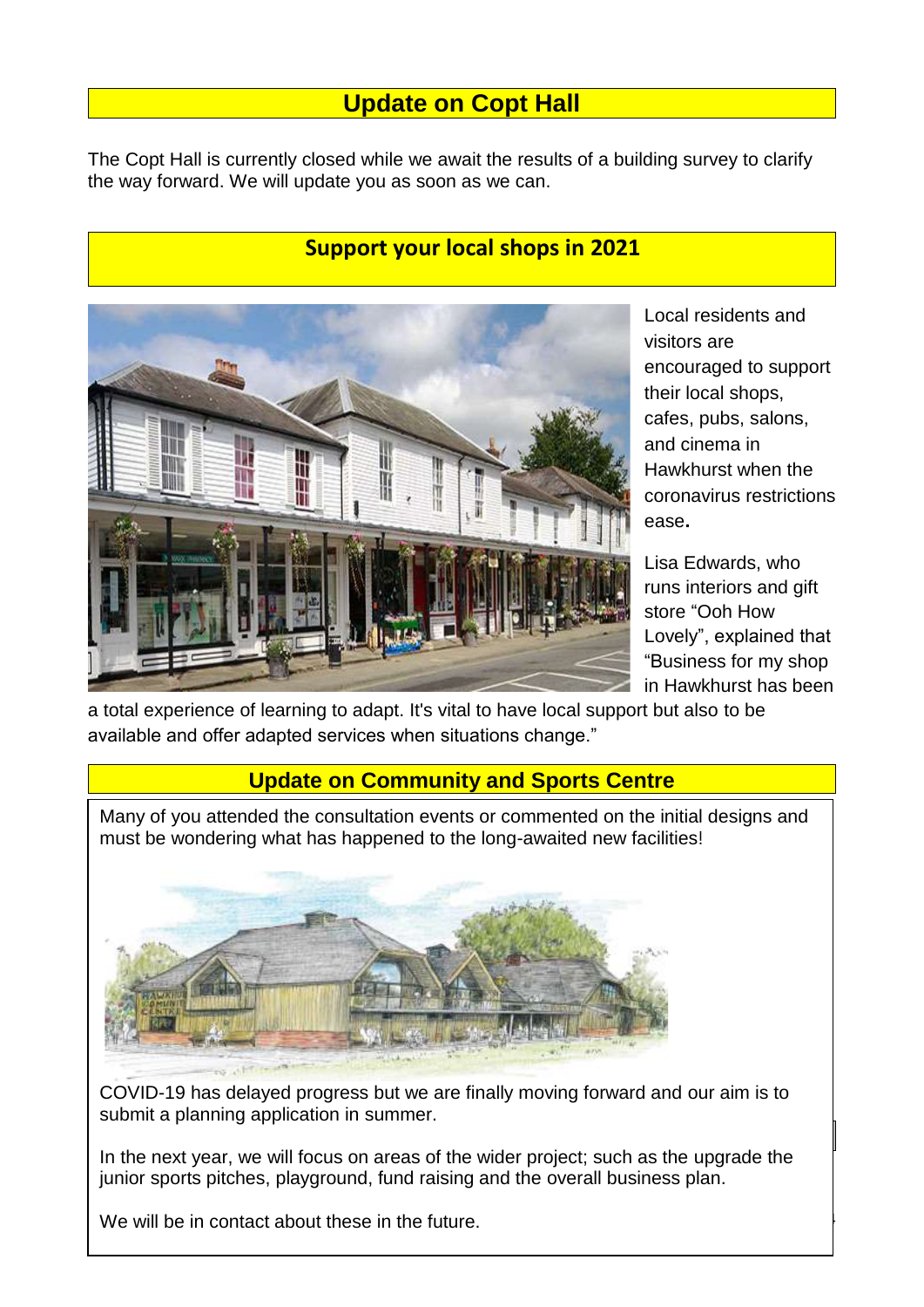### **Spring has sprung and summer is here**

"Spring has sprung and the grass has definitely "ris." I wonder where the birdie is?" Easy answer, they are busy building nests again and joining in the dawn chorus.

The trees and hedges have grown well in the last few weeks as nature gets back on track. One may be tempted to get out the shears, however this will disturb nesting birds and there is guidance that the hedges and trees are not cut until 1st August, farmers do not cut until September.

With a late spring this brought problems as birds need certain insects and many chicks died in March/April. The blue tits suffered as they need the insects from oak trees which were not in leaf early enough.

It's best to keep peanuts as a winter food, as it can choke chicks in the nest. May and October are the months when there is an increase in deer activity and death on the road.

In recent years, there has been a massive surge in the deer population which stands at approximately 2 million and the largest population for 1000 years. Take care, they are a solid animal and can do you and your car a lot of damage. There are plenty of warning signs. If you hit a deer, please stop, and phone the police.

Slugs and snails have slept in later this year, thank goodness! Please do not use any slug pellets it kills birds and hedgehogs which we need. With the advent of these unwanted guests, it could be you need to worm your dog in case they come in contact with an infected slug or snail, they carry lung worm.

Lastly what super "Super Moons" have graced the skies on April 27, 2021: Full "Super Pink Moon" and this last week May 26: Full "Super Flower Blood Moon."

The last one for this year is Thursday, June 24, 2021: Full "Super Strawberry Moon" (also the lowest-hanging full Moon of the year.)

Enjoy the summer and stay safe and well.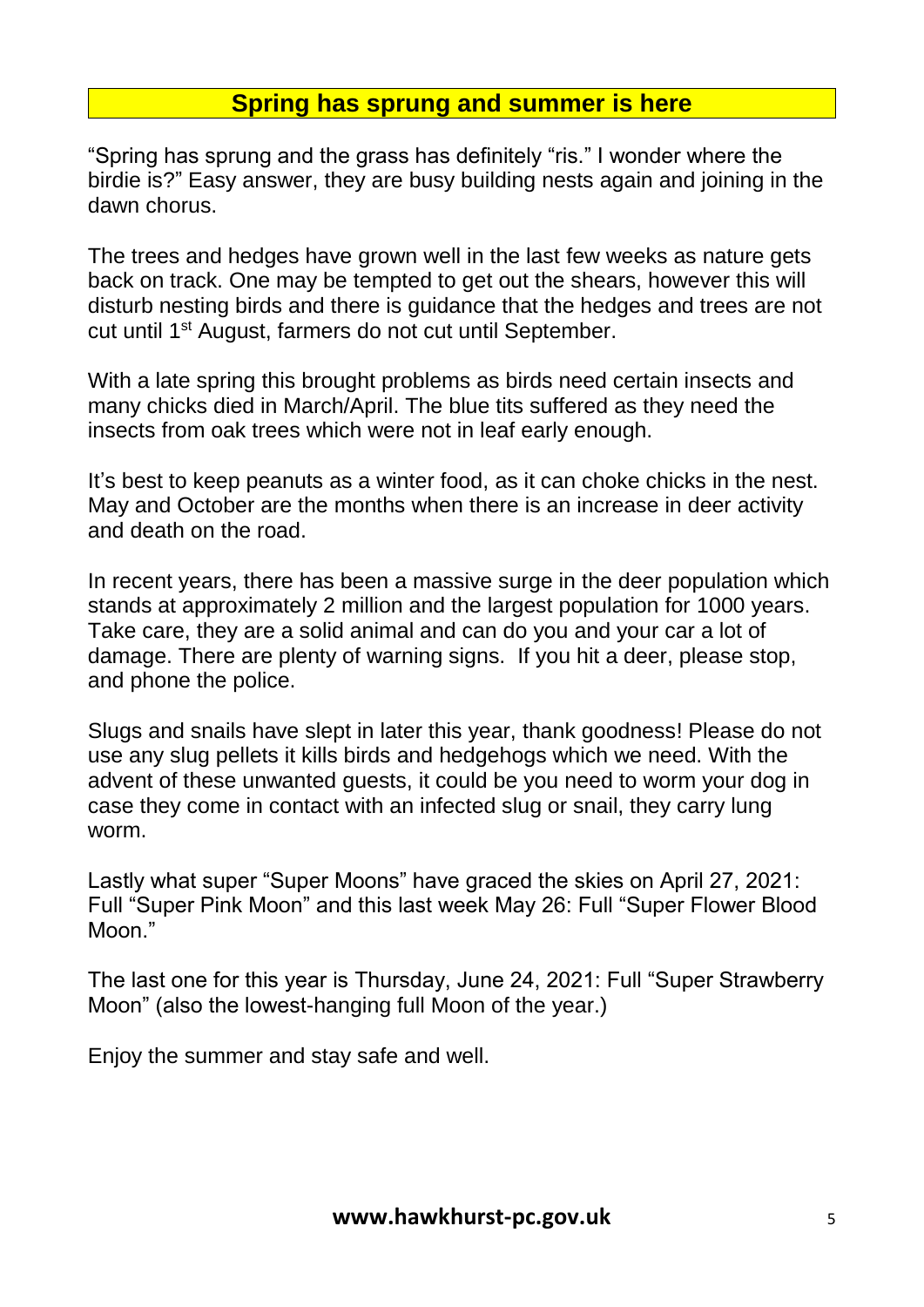### **Hawkhurst in Bloom**

Hawkhurst in Bloom was set up in March 2020 just before lockdown with a group of keen volunteers. We have set out our Vision & Aims and want to get as many Hawkhurst people and groups involved with the RHS In Bloom initiative.

This includes caring for open spaces, preserving habitats for wildlife, reducing litter, reusing and recycling, sustainable growing of plants, trees and shrubs, encouraging community spirit and helping the next generation of gardeners and growers.

Our 1st project was chosen, the overhaul of the Jubilee Garden flowerbed on the corner of All Saints and Rye Road



A generous grant was provided by Hawkhurst Parish Council and plans were made to start on.

A theme was chosen - Smuggling and The Hawkhurst Gang and a beach scene has been created with breakwaters made out of the old sleepers around the original bed. Barrels will be planted up in June to reflect the colours of the sand, sea and waves and grasses will be planted in the shingle. Hawkhurst Scouts are making a Smuggler figure which will be installed mid-June, ready for the visit of the Judges from South & South East in Bloom on 22nd June 2021.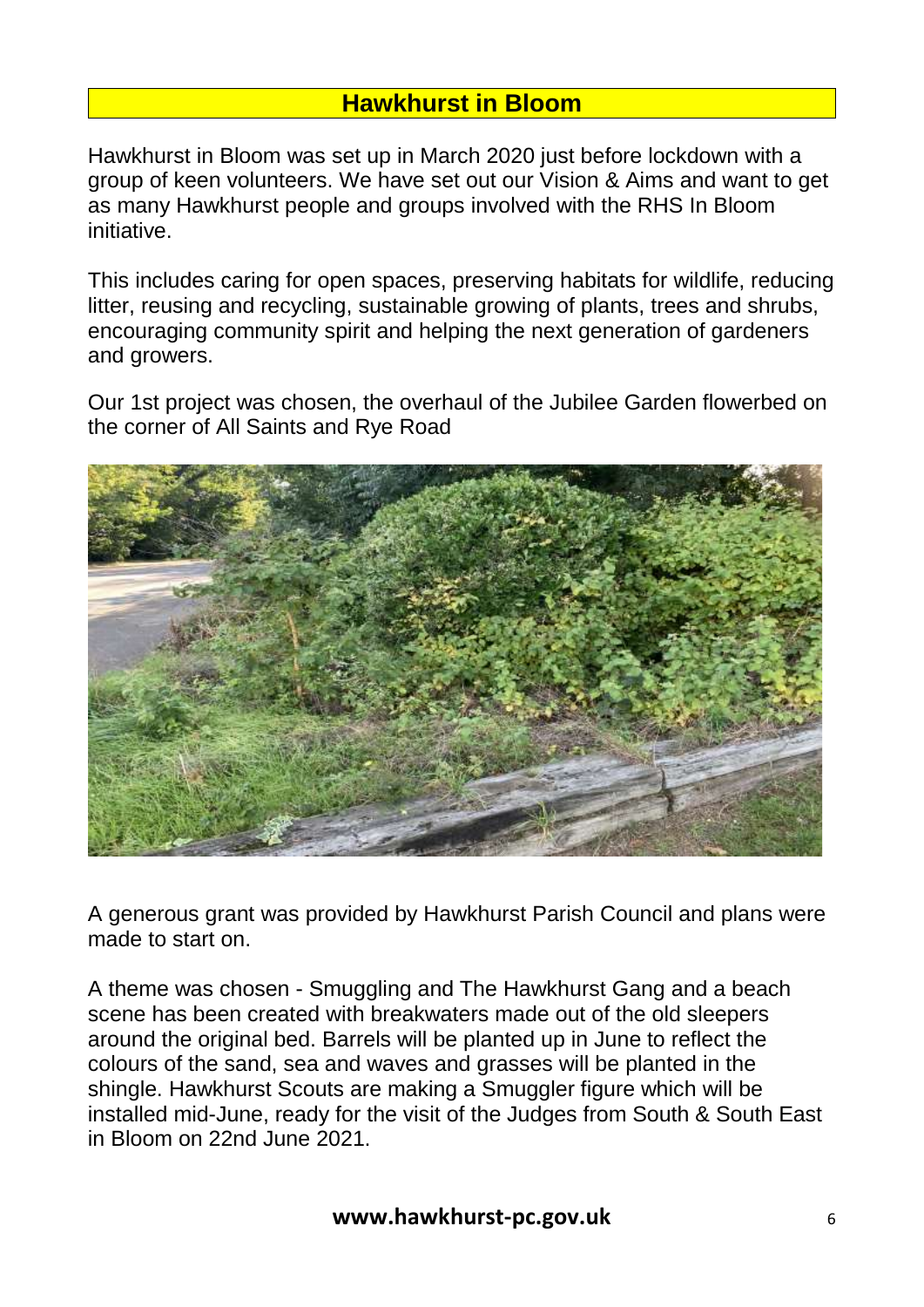

The project is entered into the RHS 'It's Your Neighbourhood' competition.

We have more ideas and plans for 2021/2022 so please get in touch - we'd love to hear from you. If interested in getting involved**, please contact 07775 736115 or p**lease come and say hello at the Hawkhurst Fete on 26th June from 12 noon at The Moor!

#### **Thank you**

The last 12 months or so have been a very difficult period for many in our community.

We are all amazed by those who volunteered to help our community or who bravely kept working through the depths of the Covid-19 crisis, and continue to do so.

#### **Thank you**

To all those who turned out and helped with the Litter Pick on the 5<sup>th</sup> June 2021, it was another successful community effort!

We have organised then on a regular basis in the past and will look to do so again soon. We will be in contact soon.